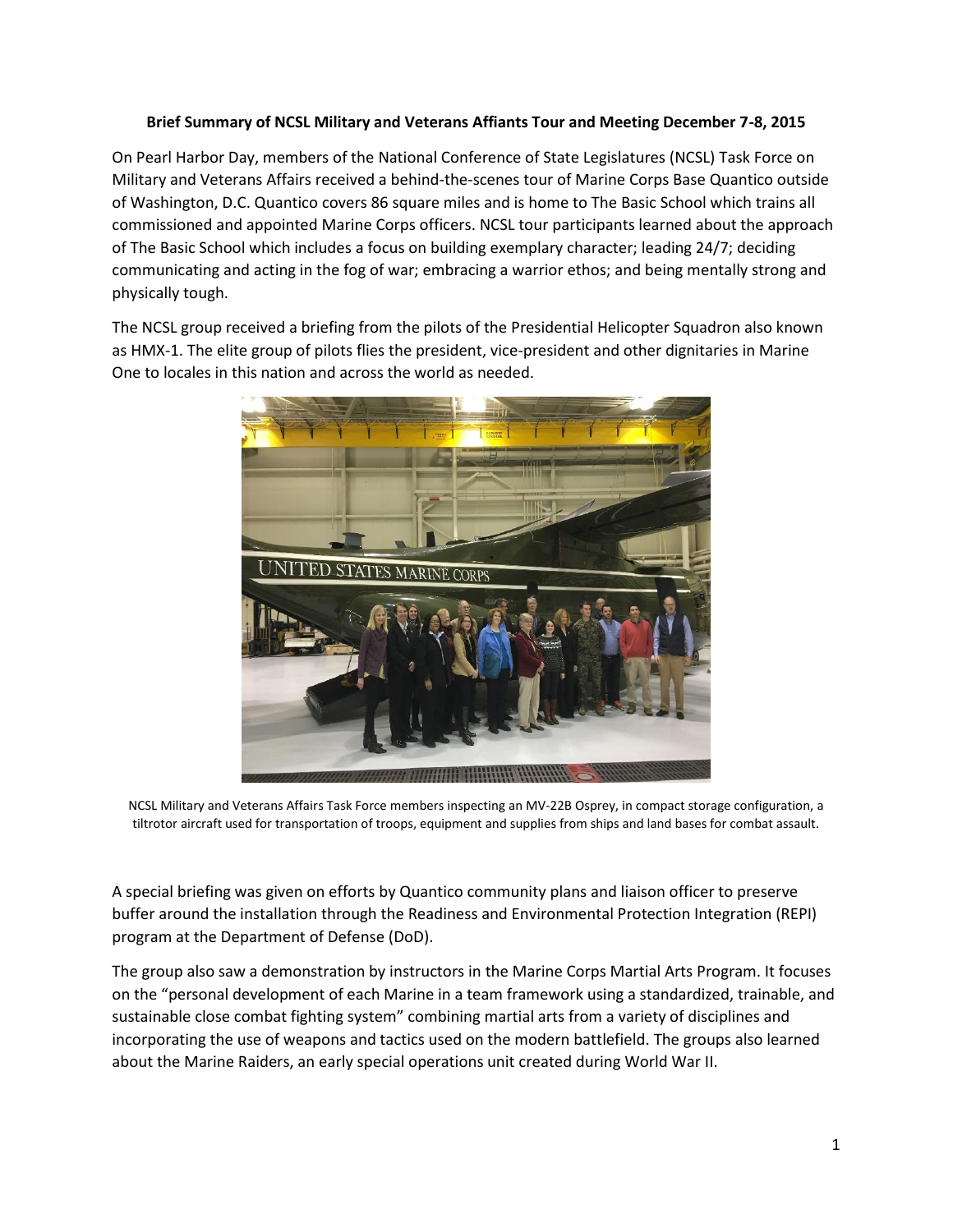The tour closed with a visit to the National Museum of the Marine Corps, established in 2006, adjacent to Quantico. The soaring design evokes the flag raising at Iwo Jima and inside is a vivid rendering of the history of the U.S. Marines.



On December 8, back in the meeting room, the task force heard from representatives of numerous programs designed to help veterans better transition back to civilian life after deployment.

Programs described included the "Transition to Veterans" Program at the DoD designed to make veterans "career-ready," efforts of the American Council on Education to help translate service member training and military education into college and university credits, new research on a new metric of heart rate variance to assist spouses and children of veterans with mental health issues, and the use of service dogs to help veterans with post-traumatic stress disorder.

Mr. John Conger, currently performing the duties of the Assistant Secretary of Defense for Energy, Installations and Environment spoke about the tough budget climate for DoD and the \$17 billion shortfall they are facing. He said that the REPI program is an exemplar of leveraging the funding of many parties to create needed buffers around military installations. He said that many interests can be served through this program including DoD's need for buffer, environmentalists who want to preserve threatened species, and local and state governments and conservation groups who want to preserve open space. He made a plea for pragmatism in finding solutions to our mutual problems in light of the tight funding environment.

Other Department of Defense speakers including Frank DiGiovanni, the Director of Force Readiness and Training who described the DoD Skill Bridge program (see [http://www.dodskillbridge.com/\)](http://www.dodskillbridge.com/) which links transitioning service members with civilian training opportunities. Marcus Beauregard with the Military Community and Family Policy Office of DoD explained their priorities for 2016 which relate to private sector hiring preference for veterans, reporting of child abuse, establishing veteran treatment courts, and National Guard employment protections during state activation.

Captain Jason Haag with the American Humane Association spoke of issues related to the use of service dogs by military veterans including the need to weed out fake service dogs, establishing laws to make